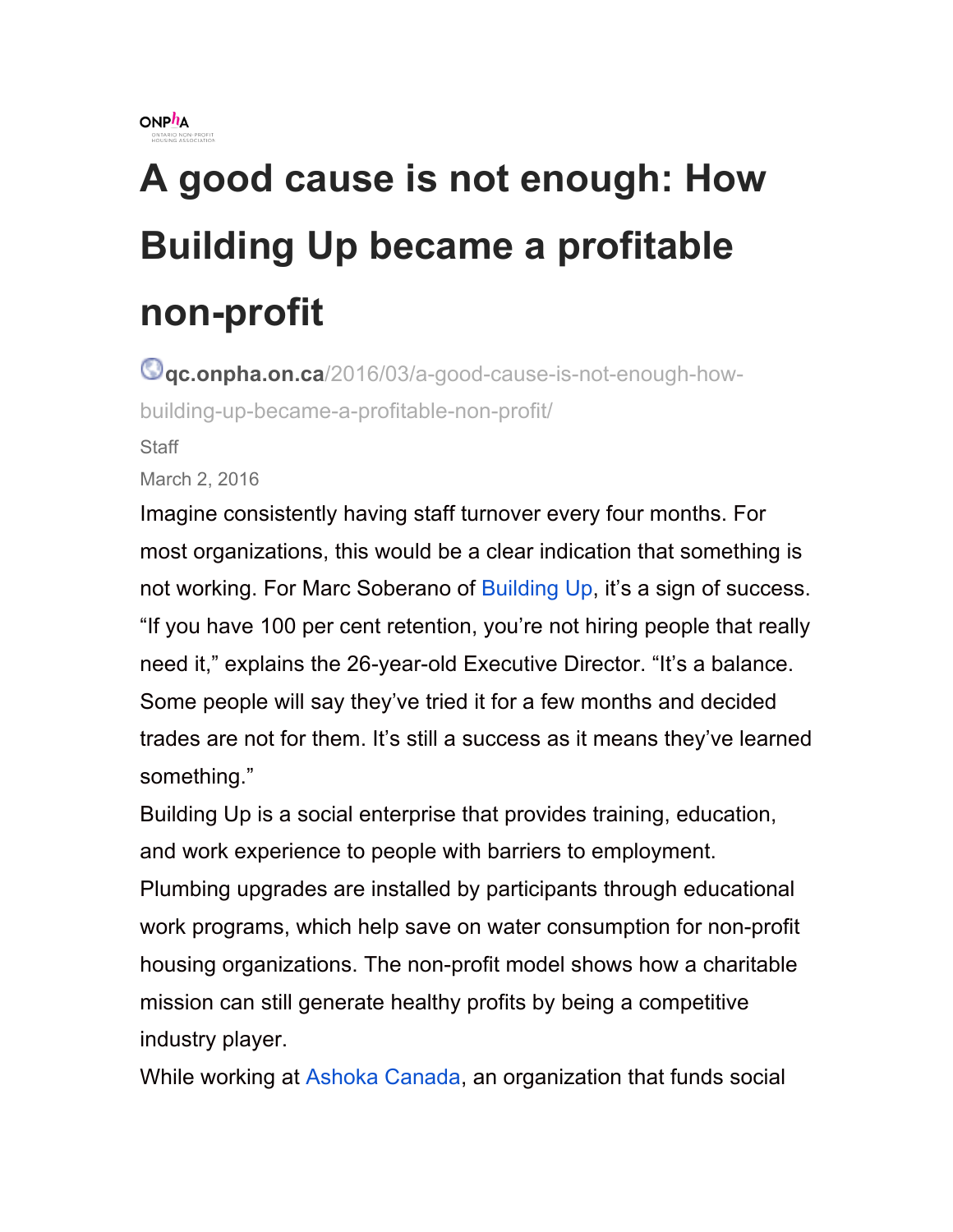enterprises, Soberano recognized the connection between non-profit housing providers' high maintenance costs and their residents, who often need employment opportunities. Fresh from studying business at the Western University, he developed an interest in innovative business models with a social impact.

Soberano was particularly intrigued by an application for **BUILD** Inc., an emerging organization from Winnipeg. So much so that he left his job and spent three weeks with the founder, to shadow the staff and learn how everything worked. BUILD provides insulation, plumbing renovations and other services to Manitoba Housing, while training residents and matching them to new employers. After his observation period, he was ready to bring the concept to Toronto.

"Non-profit housing has so much work that needs to be done, and so many people living in the buildings who need training, I wanted to match the work that needed to be done with the needs of people," says Soberano.

In the beginning, it was all about toilets.

Soberano knew that for this business model to be successful, he needed to offer an area of expertise that would benefit non-profit housing, rather than hope housing providers would hire Building Up because of its non-profit mandate. "You can't expect people to support you just because you are doing something nice," he cautions. He was confident that a water-saving service would be in high demand, providing a business model around which he could train and employ people.

"Toilets are a specific opportunity that arose," says Soberano.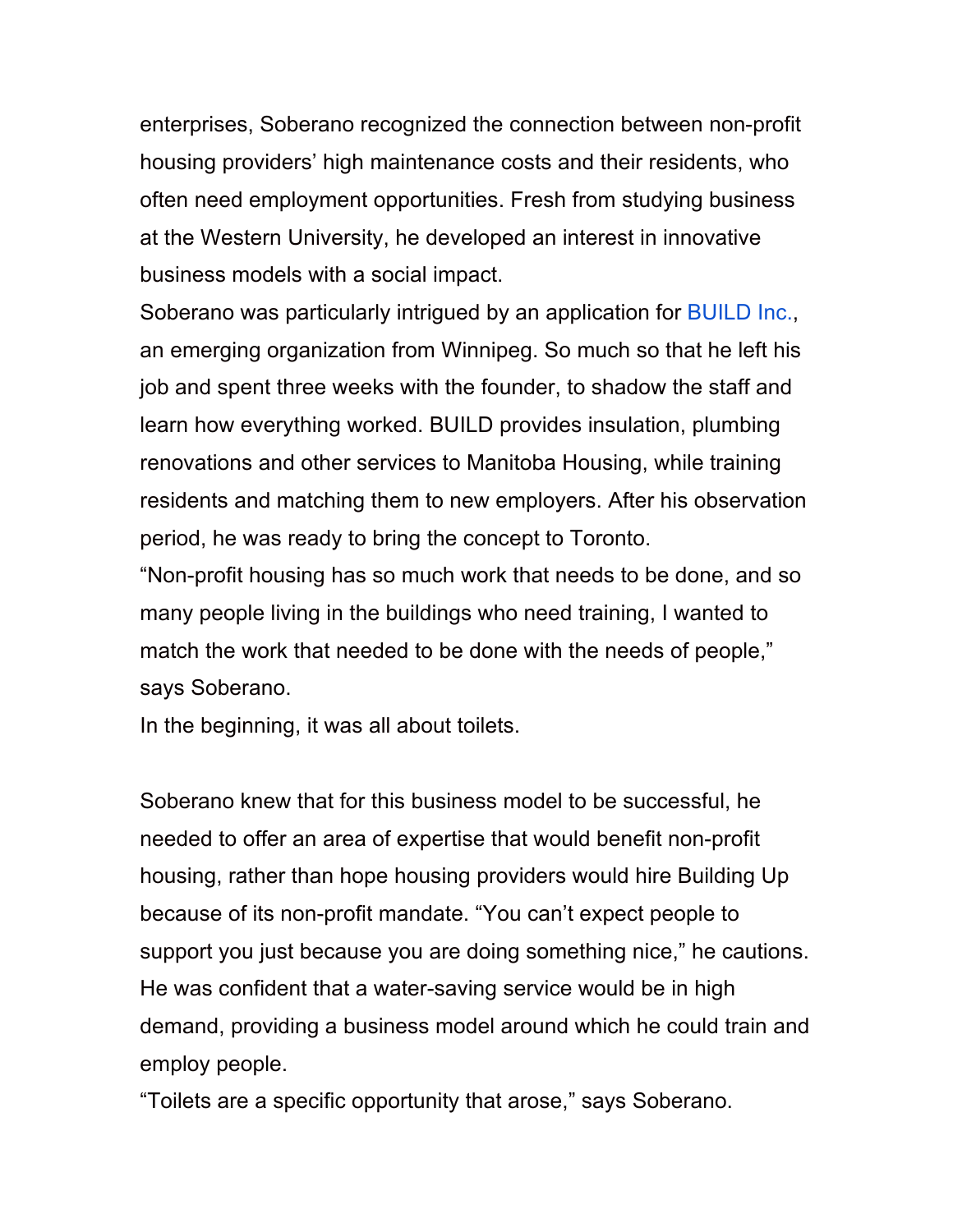"Buildings are able to save so much by upgrading toilets, shower heads, and faucet aerators."

Because non-profits are able to realize savings so quickly, his services are an easy sell, even to organizations on a small budget. This in turn generates profits to fund in-class programs for Building Up's participants that help them bridge the gap to independent employment. Programs include math literacy (in partnership with Jump Math), résumé building, and essential skills for trades like workplace health and safety, first aid, and working with heights. The program lasts for four months, with two months in class and two months working in the field. After completion, successful participants are connected to apprenticeship programs to help them continue in the trade. Often, they are hired by unions and see their income rise significantly.

Having a large roster of staff helps Building Up be flexible with schedules and avoid interrupting service if someone drops out of the program. Soberano and his team actively recruit trainees through various locations where people are seeking work such as Employment Ontario, by hosting information sessions and community organizations that work with people seeking employment. There are only three requirements for applicants to be accepted in the program. First, there is something going on in their life that is keeping them from getting work without this sort of intervention. Second, they have a clear desire and motivation to come out of that situation and are willing to take advantage of an opportunity. Third, participants must have a genuine interest in the trades. "It's not just four months of work," Soberano elaborates. "We're trying to set folks